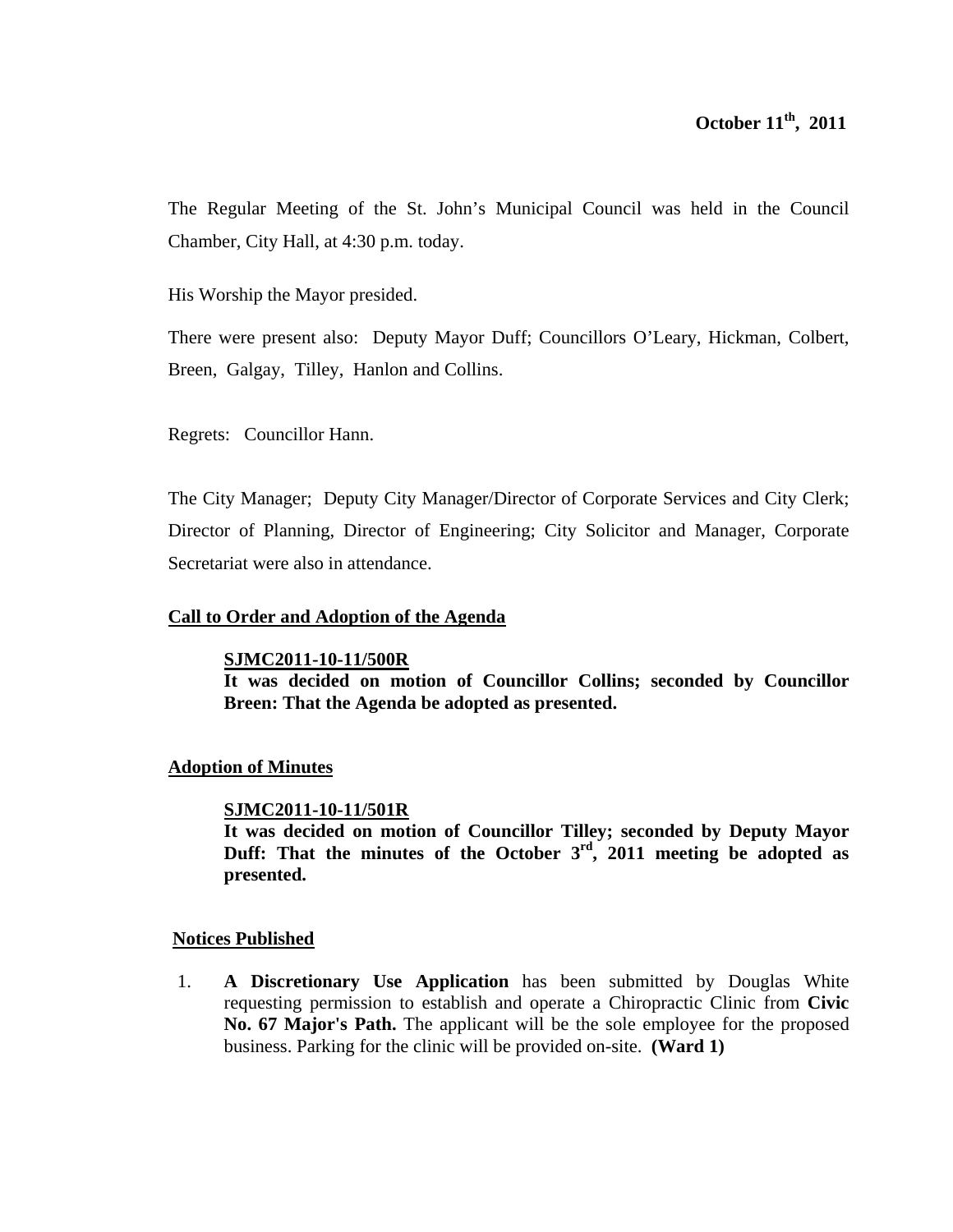# **SJMC2011-10-11/502R**

**It was moved by Councillor Breen; seconded by Councillor Galgay: That the application be approved.** 

# **The motion being put was unanimously carried.**

2. **A Discretionary Use Application** has been submitted by Turndown BMX Inc. (Rob Yetman) requesting permission to operate an in-door bicycle and skateboard facility as a **Place of Amusement at Civic Number 799 Water Street.** The total floor area of this facility is 743 square metres; 84 square metres of which will be used for retail use. The proposed business will operate seven (7) days a week: summer hours 12:00pm - 6:00pm and winter 12:00pm - 10 pm. Parking is provided on-site. **(Ward 2)** 

# **One (1) submission of Support**

# **SJMC2011-10-11/503R**

**It was moved by Councillor Breen; seconded by Galgay: That the application be approved.** 

 **The motion being put was unanimously carried.** 

# **Development Committee Report September 4, 2011**

Council considered the following Development Committee Report dated October 4, 2011:

# **RECOMMENDATION OF APPROVAL**

1. **Proposed Residential Dwelling Civic No. 28 Chafe Avenue (Ward 5) Applicant: Mr. Brian Bambrick Residential Medium Density (R2) Zone** 

The Committee recommends that Council establish a minimum building line of 3.0 metres for the subject property in accordance with Section 8.3.1 of these Regulations and approve the application for Mr. Bambrick.

Robert Smart, City Manager Chair – Development Committee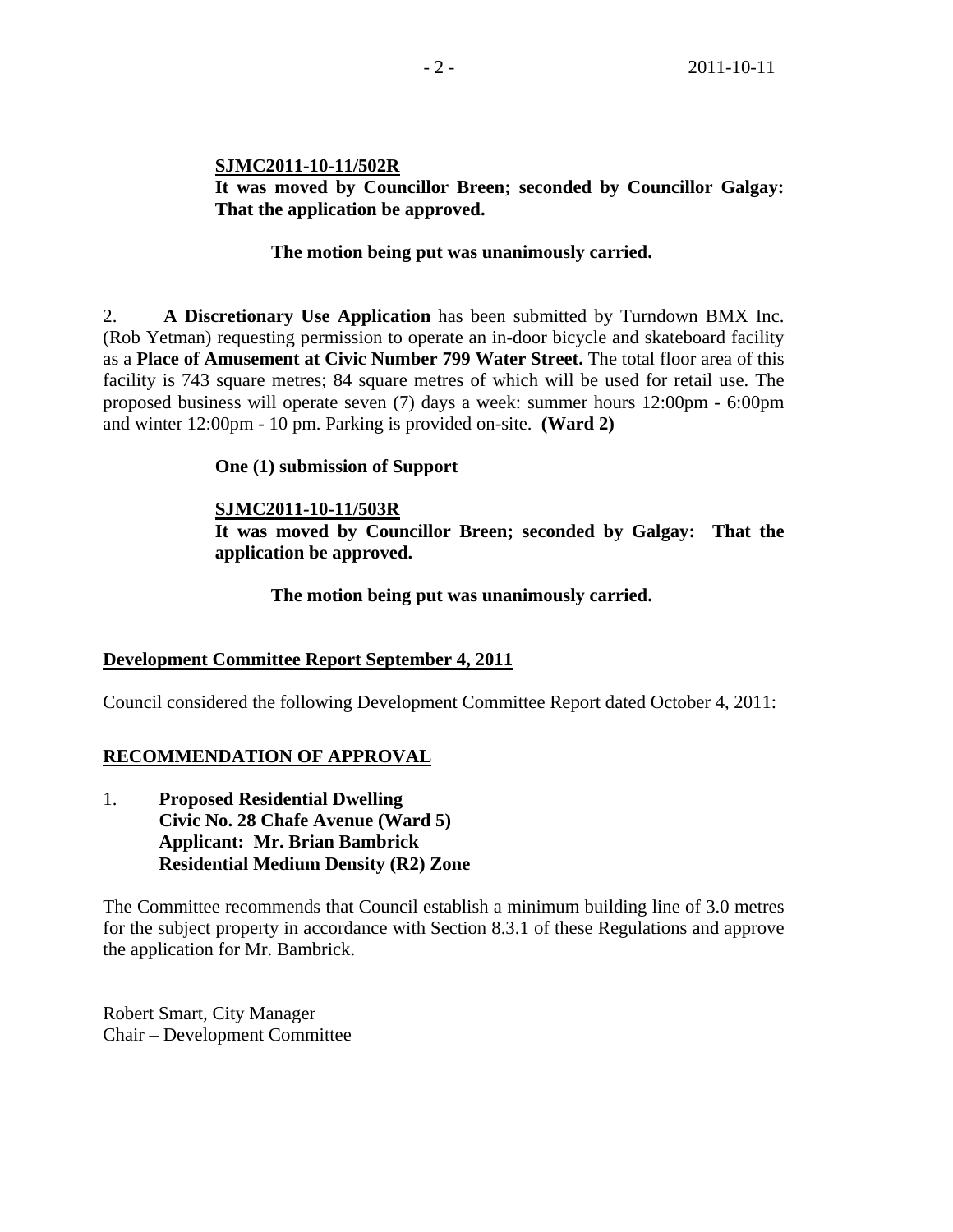### **SJMC2011-10-11/504R**

# **It was moved by Councillor Tilley; seconded by Deputy Mayor Duff: That the Committee's recommendation be approved.**

 **The motion being put was unanimously carried.** 

#### **Finance & Administration Committee Report dated September 29, 2011**

Council considered the following Finance & Administration Committee Report dated September 29, 2011:

| In Attendance: | Deputy Mayor Shannie Duff, Chairperson                         |  |  |  |  |
|----------------|----------------------------------------------------------------|--|--|--|--|
|                | Councillor Sheilagh O'Leary                                    |  |  |  |  |
|                | <b>Councillor Tom Hann</b>                                     |  |  |  |  |
|                | <b>Councillor Danny Breen</b>                                  |  |  |  |  |
|                | <b>Councillor Frank Galgay</b>                                 |  |  |  |  |
|                | <b>Councillor Bruce Tilley</b>                                 |  |  |  |  |
|                | <b>Councillor Wally Collins</b>                                |  |  |  |  |
|                | Mr. Bob Smart, City Manager                                    |  |  |  |  |
|                | Mr. Neil Martin, Deputy City Manager/Director of Corporate     |  |  |  |  |
|                | Services & City Clerk                                          |  |  |  |  |
|                | Mr. Bob Bishop, Director of Finance & City Treasurer           |  |  |  |  |
|                | Mr. Dave Blackmore, Director of Building & Property Management |  |  |  |  |
|                | Mr. Kevin Breen, Director of Human Resources                   |  |  |  |  |
|                | Mr. Sean Janes, Auditor I                                      |  |  |  |  |
|                | Ms. Maureen Harvey, Recording Secretary                        |  |  |  |  |
|                | Ms. Kelly Butler, Recording Secretary                          |  |  |  |  |
|                |                                                                |  |  |  |  |

Also in attendance were Ms. Alisha Morrissey and Mr. Paul Thomey with the St. John's Board of Trade.

#### **1. Financial Statements to June 30, 2011**

The Committee considered as information the **attached** financial statements to June 30, 2011, which were tabled by the Director of Finance.

The Director of Finance advised that the June  $30<sup>th</sup>$  financial statements show a surplus on operations of \$7.7 million, however, some of the surplus can be attributed to timing differences that will reverse over the rest of the year. Projections to year end from these June  $30<sup>th</sup>$  statements produces an estimated surplus for the year of almost \$7 million, however, a review of the transactions processed subsequent to June  $30<sup>th</sup>$  suggests that at least half of the difference is attributable to those timing differences. The year end projection, therefore, has been adjusted to reflect a more realistic number, which is an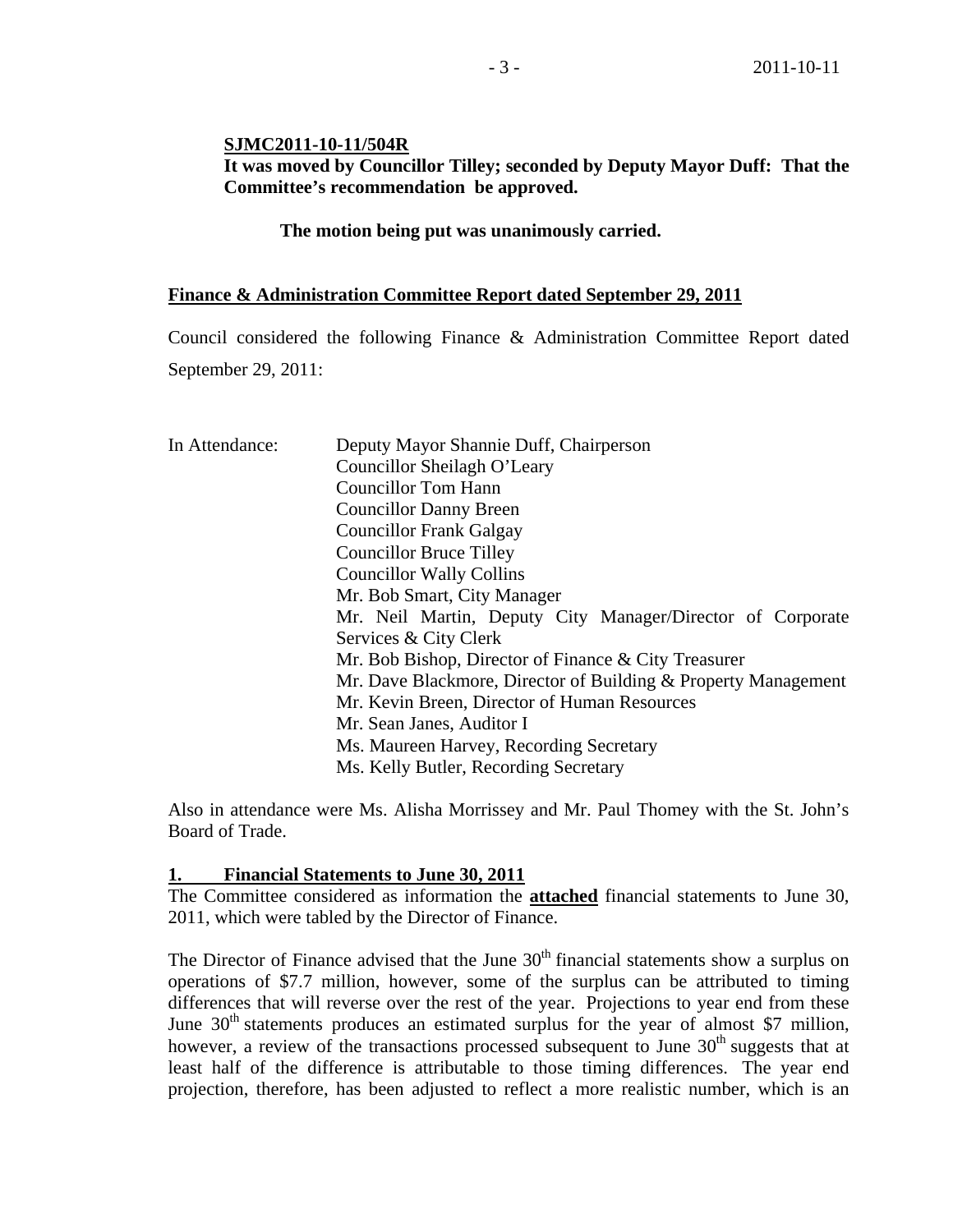estimated actual surplus of approximately \$3.4 million. He noted that the increases in water sales and tipping fees are both attributed to higher than anticipated usage by other municipalities. The total actual cost of both operations will be allocated out to the municipalities after year end, and this will result in a reduction in recorded 2011 revenue to match actual expense. Over or under payments by user municipalities for water supplied by Regional Water at Bay Bulls Big Pond will be credited (or debited) against future charges while any revenue in excess of operating costs at Robin Hood Bay will be credited against cost in future years and serve to reduce tipping fees from what they otherwise would be.

The Director of Finance cautioned that while there is a small year-end surplus predicted, unexpected expenditures could still arise (such as emergency infrastructure repairs) in the last quarter of the year that would require unbudgeted contributions from revenue to capital.

# **2. Financial Support for Meetings and Conventions**

The Committee considered a memorandum dated September 26, 2011, from the Deputy City Manager/Director of Corporate Services and City Clerk regarding the above noted matter.

The Director of Human Resources referenced the Newfoundland and Labrador Employee Assistance Program Association (NLEAPA) conference, and he noted that it has been recommended for no grant funding as it is a provincial conference. However, he advised that the City has had a long standing relationship with the association. Many of the City's large employers have made a monetary contribution towards the conference in the past and are doing so for this year's conference as well. In addition, he noted that one of the conference co-chairs is an employee of the Department of Human Resources. The conference is an important venue for professionals to network and learn about the latest best practices for Employee Assistance Programs. The Director of Human Resources suggested that the Committee consider providing \$500 in funding for the conference.

The Committee discussed the matter with it being noted the City has a policy for conferences, and this request does not meet the criteria. If the Committee approves a grant for the conference, it would be setting a precedent. It was also suggested that this could be considered as professional development opportunity for staff, therefore, if funding is available in the Department of Human Resources Budget, a donation could be provided for the NLEAPA conference.

**The Committee recommends, on motion of Councillor Galgay; seconded by Councillor Collins: That the following grants be awarded in accordance with Policy No. 04-09-02:**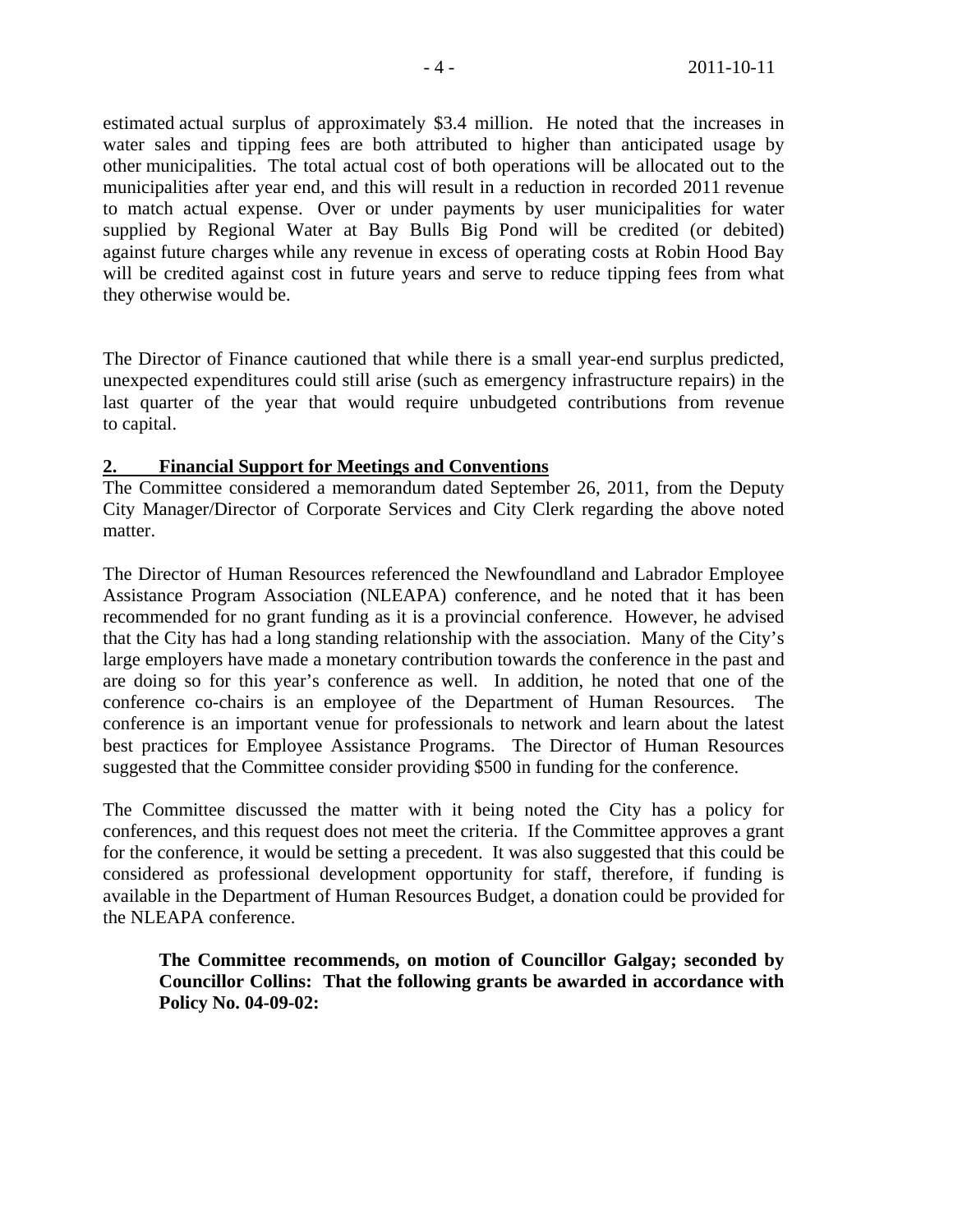- **1. Volleyfest 2011 \$1,000**
- **2. International Association of Women Police Training Conference \$1,000**
- **3. Cdn. Association of Medical Radiation Technologists Conference \$1,000**
- **4. Building Owners & Managers Association of Canada Conference \$750**
- **5. Duke of Edinburgh Awards National Board Meeting \$500**

**The Committee also recommends, on motion of Councillor Breen; seconded by Councillor Galgay, with Councillor Hann opposed: That that a grant in the amount of \$500 be allocated from the Department of Human Resources budget for the Newfoundland and Labrador Employee Assistance Program Association conference.**

**3. Request for Waiver of Permit Fees – Anglican Church of St. Michael's and All Angels** 

The Committee considered a letter dated September 15, 2011, from Reverend Samuel Rose regarding the above noted matter.

**The Committee recommends, on motion of Councillor Tilley; seconded by Councillor Galgay: That Council approve the request for a waiver of permit fees for the new St. Michael's and All Angels Anglican Church on the corner of Kenmount Road and Ladysmith Drive.**

(Councillor Tilley retired from the meeting.)

## **4. Portraits of Honour National Tour**

The Committee considered a memorandum dated September 26, 2011, from the Manager of Communications and Office Services regarding the above noted matter.

**The Committee recommends, on motion of Councillor Hann; seconded by Councillor O'Leary: That Council host a reception for the artist, the travelling members of the Portraits of Honour National Tour, and the immediate families of the fallen soldiers on Wednesday, October 26th at City Hall.**

## **5. Request for Waiver of Permit Fees – Peters Foundation**

The Committee considered a letter from Jan Peters, Co-Chair – Peters Foundation regarding the above noted matter.

**The Committee recommends, on motion of Councillor Hann; seconded by Councillor Breen: That Council approve the request for a waiver of permit**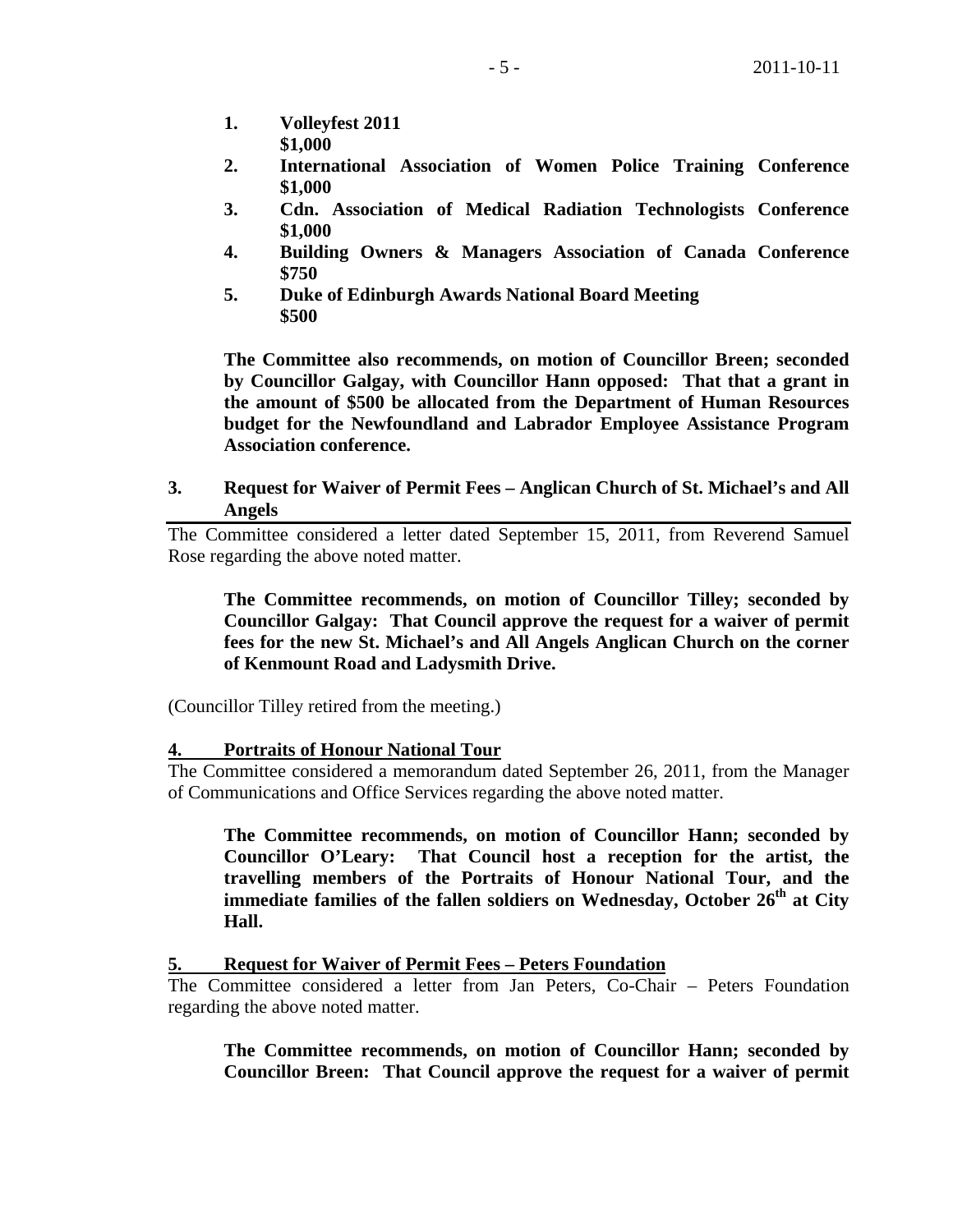**fees for the renovations to the Peters Foundation property at Civic No. 65 Guy Street.**

Deputy Mayor Shannie Duff Chairperson

#### **SJMC2011-10-11/505R**

**It was moved by Deputy Mayor Duff; seconded by Councillor Hickman: That the Committee's recommendations with the exception of Item #2 (2) be approved.** 

 **The motion being put was unanimously carried.** 

#### **SJMC2011-10-11/506R**

**Regarding Item #2 (2) – International Assoc. of Women Police Training Conference – it was moved by Councillor Tilley; seconded by Deputy Mayor Duff: That the grant awarded to the group be increased from \$1000.00 to \$2500.00.** 

Members of Council noted the magnitude of the conference bringing between 800-1000 delegates to the City in 2012, noting the economic spin-off and an initiative that will allow the City to recognize the role of women in police and justice.

#### **The motion being put was unanimously carried.**

**Regarding Item #4 – Portraits of Honour National Tour, subsequent to the Committee's recommendation, Kin Canada (as per a memorandum to His Worship the Mayor and Members of Council from the Manager of Communications and Office Services dated October 5, 2011), advised that the tour group's schedule is completely full, and therefore will not be able to attend a reception. Council therefore unanimously agreed that a monetary donation in the amount of \$1000 be made to the Portraits of Honour Tour.** 

#### **Special Events Advisory Committee Report dated October 5, 2011**

Council considered the following Special Events Advisory Committee Report dated October 5, 2011: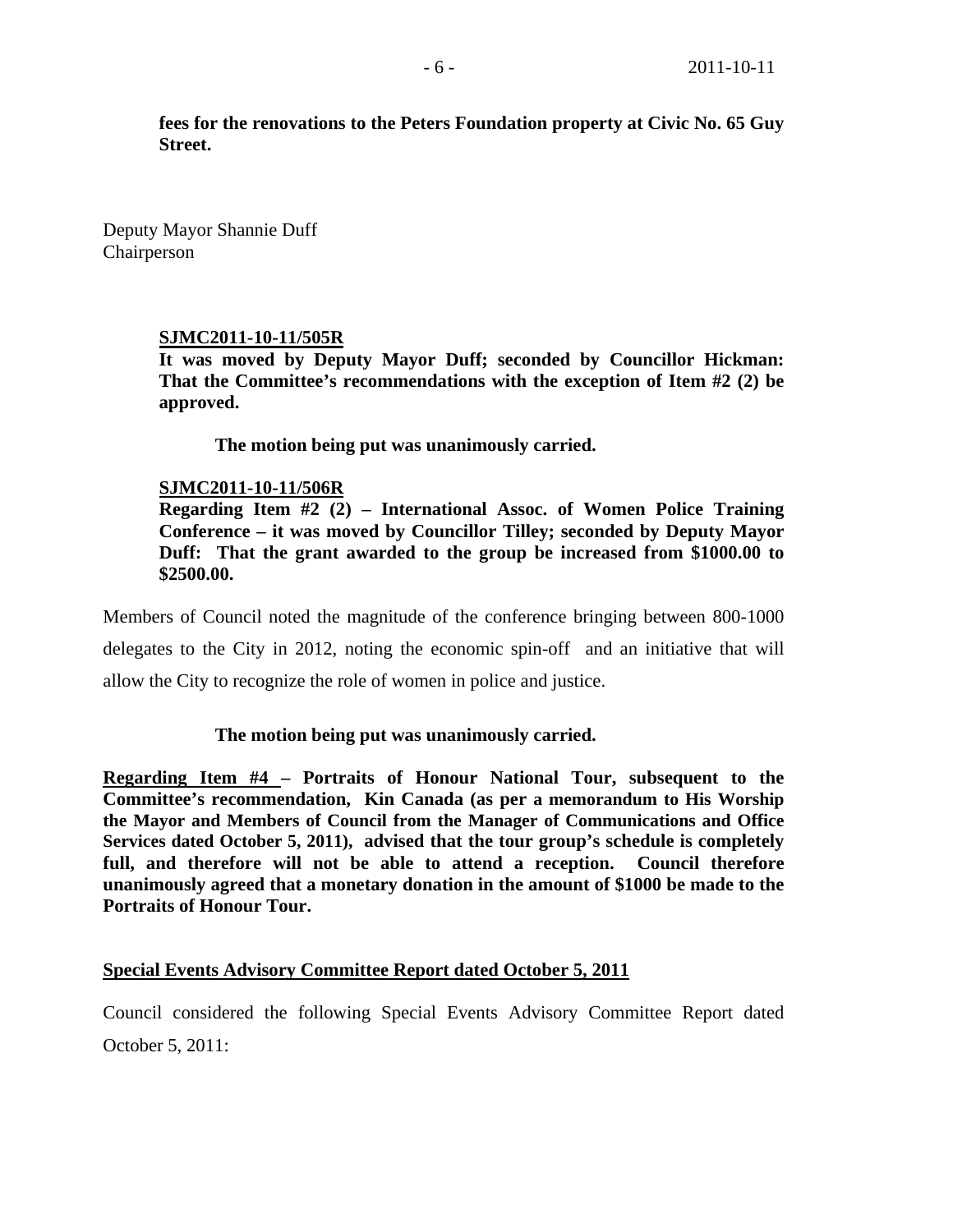**1) Event:** Cape to Cabot Road Race **Location:** Cape Spear to Signal Hill Via City Streets **Date:** October 16, 2011 **Time:** 8:00 am – 11:00 am

This event requires the following temporary road closures;

 Blackhead Road - Warford Road to Cape Spear Southside Road - Leslie Street to 245 Southside Road Water Street eastbound curb lane from Leslie Street to Harbour Drive Harbour Drive eastbound Water Street eastbound from Prescott Street/Jobs Cove to Hill O Chips Water Street - both directions - Hill O Chips to Temperance Street Duckworth Street - Plymouth Road to Temperance Street

**2) Event:** Mardi Gras **Location:** George Street **Date:** October 29, 2011

> The above noted event require the closure of George Street at Adelaide to Water Street.

## **Recommendation:**

It is the recommendation of the Committee that Council approve the above noted events, subject to the conditions set out by the Special Events Advisory Committee.

Robin King, P. Eng. Chairperson–Special Events Advisory Committee

## **SJMC2011-10-11/507R**

# **It was moved by Councilor Colbert; seconded by Councillor Hickman: That the report be adopted as presented.**

In referencing the Mardi Gras Event, Councillor Hanlon asked what has been done to address accessibility and crowding issues on George Street during such an event. The Director of Engineering agreed to provide that information.

## **The motion being put was unanimously carried.**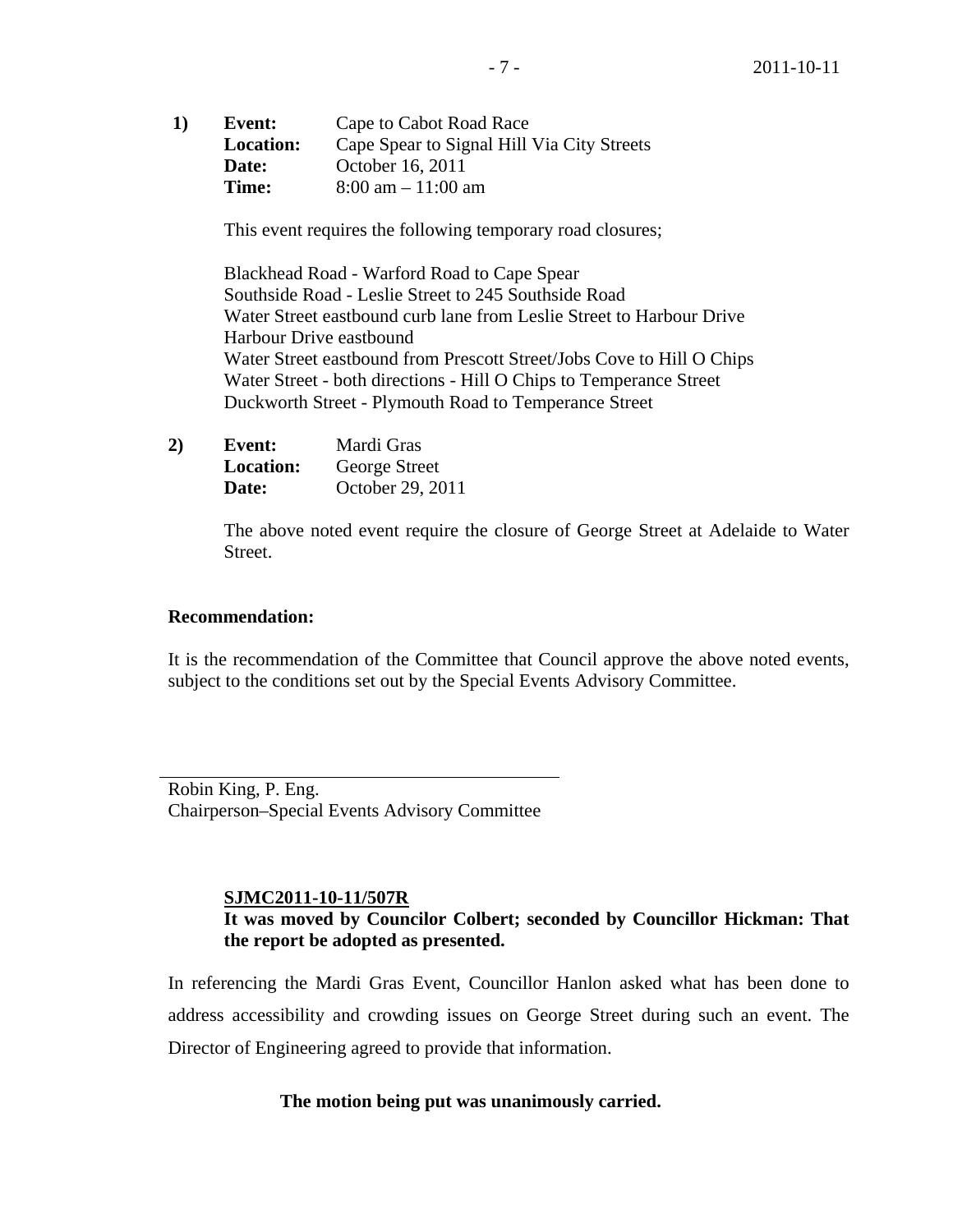# **Development Permits List**

Council considered as information the following Development Permits List for the period of September 30, 2011 to October 6, 2011:

#### **DEVELOPMENT PERMITS LIST DEPARTMENT OF PLANNING FOR THE PERIOD OF September 30, 2011 TO October 6, 2011**

| Code       | Applicant                  | Application                                | Location                                                          | Ward | Development<br>Officer's Decision | Date           |
|------------|----------------------------|--------------------------------------------|-------------------------------------------------------------------|------|-----------------------------------|----------------|
| <b>RES</b> | Mike Dwyer                 | <b>Building Lot</b>                        | 260 Pennywell Road                                                |      | Approved                          | $11 - 10 - 05$ |
| <b>RES</b> | Mike and Lisa<br>Peters    | <b>Building Lot</b>                        | Sunset<br><b>Street</b><br>(subdivision<br>of $29$<br>Sunset St.) | 5    | Approved                          | 11-09-30       |
| AG         | Paul Collins               | <b>Demolition</b><br>and<br>Rebuild        | 80 Pearltown Road                                                 | 5    | Approved                          | $11-09-30$     |
| AG         | W.Williams and<br>Son Ltd. | Agriculture Lease for<br>forage production | <b>Back Line</b>                                                  | 5    | Approved                          | $11 - 10 - 06$ |
|            |                            |                                            |                                                                   |      |                                   |                |
|            |                            |                                            |                                                                   |      |                                   |                |

| $\star$ | Code Classification:<br>RES - Residential<br><b>INST</b><br>- Institutional<br>COM - Commercial<br>IND.<br>- Industrial<br>AG<br>- Agriculture<br>$\overline{0}$<br>- Other                                               |
|---------|---------------------------------------------------------------------------------------------------------------------------------------------------------------------------------------------------------------------------|
| **      | This list is issued for information purposes only. Applicants have been advised in<br>writing of the Development Officer's decision and of their right to appeal any decision<br>to the St. John's Local Board of Appeal. |

**Gerard Doran Development Officer Department of Planning**

## **Building Permits List**

## **SJMC2011-10-11/508R**

**It was decided on motion of Councillor Collins; seconded by Councillor O'Leary: That the recommendation of the Director of Building and Property Management with respect to the following Building Permits List be approved:**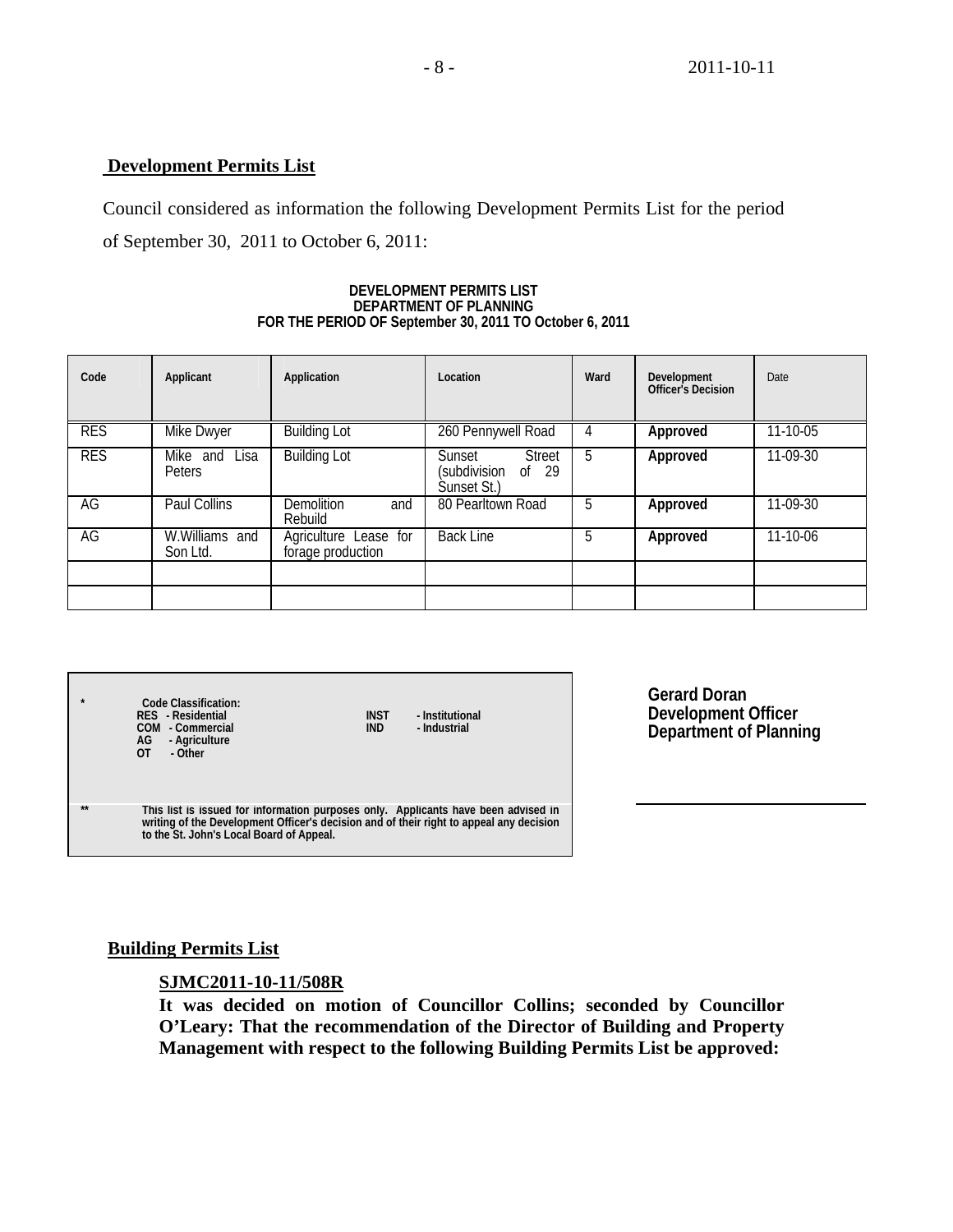2011/10/05

#### Permits List

#### **CLASS: COMMERCIAL**

| SEAMUS DOOLEY THE SPEAKEASY 377 DUCKWORTH ST |                                                     | CO TAVERN             |
|----------------------------------------------|-----------------------------------------------------|-----------------------|
|                                              | JAX MECHANIX 83 ELIZABETH AVE                       | SN COMMERCIAL GARAGE  |
| MAY 500                                      | 394 KENMOUNT RD                                     | SN MIXED USE          |
|                                              | DR. BROWN - MAHER 290 LEMARCHANT RD                 | SN CLINIC             |
|                                              | NORTH ATLANTIC REFINING LTD. 154 PENNYWELL RD       | SN SERVICE STATION    |
| 632 TOPSAIL RD<br>IRVING OIL                 |                                                     | MS SERVICE STATION    |
| PATTISON OUTDOOR ADVERTISING 145 TORBAY RD   |                                                     | SN RETAIL STORE       |
| LINCOLN PROMOTIONS 22 DUFFY PLACE            |                                                     | CR RETAIL STORE       |
| BELL ALIANT                                  | 10 AUSTIN ST                                        | NC COMMUNICATIONS USE |
| BELL ALIANT                                  | 136 CROSBIE RD                                      | NC COMMUNICATIONS USE |
| BELL ALIANT                                  | 89 CROSBIE RD                                       | NC COMMUNICATIONS USE |
| BELL ALIANT                                  | 22 CURTIS PL                                        | NC COMMUNICATIONS USE |
| BELL ALIANT                                  | 2 CUMBERLAND CRES                                   | NC COMMUNICATIONS USE |
| BELL ALIANT                                  | 1 DORSET ST                                         | NC COMMUNICATIONS USE |
| BELL ALIANT                                  | 1 EXMOUTH ST                                        | NC COMMUNICATIONS USE |
| BELL ALIANT                                  | 5 HOWLETT AVE                                       | NC COMMUNICATIONS USE |
| BELL ALIANT                                  | 14 LARKHALL ST                                      | NC COMMUNICATIONS USE |
| BELL ALIANT                                  | 28 MACLAREN PL                                      | NC COMMUNICATIONS USE |
| BELL ALIANT                                  | 3 MIFFLIN COURT                                     | NC COMMUNICATIONS USE |
| BELL ALIANT                                  | 44 MOSS HEATHER DR                                  | NC COMMUNICATIONS USE |
| BELL ALIANT                                  | 84 THORBURN RD                                      | NC COMMUNICATIONS USE |
| BELL ALIANT                                  | 276 WATERFORD BRIDGE RD NC COMMUNICATIONS USE       |                       |
| BELL ALIANT                                  | 20 WICKLOW ST                                       | NC COMMUNICATIONS USE |
| BELL ALIANT                                  | 4 WISHINGWELL PL                                    | NC COMMUNICATIONS USE |
| BELL ALIANT                                  | 4 WISHINGWELL PL                                    | NC COMMUNICATIONS USE |
| OASIM CHEEMA                                 | AVALON MALL, CELLULAR FASHIONS RN RETAIL STORE      |                       |
|                                              | CAPITAL MOTORS LTD 465 KENMOUNT RD SW CAR SALES LOT |                       |
| BENNETT RESTAURANTS                          | 54 KENMOUNT RD                                      | RN RESTAURANT         |
| PHB GROUP INC.                               |                                                     |                       |
| ULTRAMAR LTD.                                | 172 FRESHWATER RD NON RN COMMERCIAL GARAGE          |                       |

THIS WEEK \$ 971,500.00

 **CLASS: INDUSTRIAL** 

THIS WEEK  $$$  .00

 **CLASS: GOVERNMENT/INSTITUTIONAL** 

THIS WEEK \$ .00

#### **CLASS: RESIDENTIAL**

| PRO-TECH CONSTRUCTION LTD. | 19 ALDERGROVE PL, LOT 246  | NC SINGLE DETACHED DWELLING |
|----------------------------|----------------------------|-----------------------------|
| ERCO HOMES                 | 19 ANTELOPE ST, LOT 109    | NC SINGLE DETACHED DWELLING |
| ERCO HOMES                 | 127 BLUE PUTTEE DR, LOT 81 | NC SINGLE DETACHED DWELLING |
| JOAN WOODS                 | 24 CABOT ST                | NC PATIO DECK               |
| TRUE NORTH HOMES           | 52 CAPE PINE ST, LOT 69    | NC SINGLE DETACHED DWELLING |
| CLOVER CONSTRUCTION INC.   | 72 CAPE PINE ST, LOT 76    | NC SINGLE DETACHED DWELLING |
| TRUE NORTH HOMES INC.      | 76 CAPE PINE ST, LOT 78    | NC SINGLE DETACHED DWELLING |
| CLOVER CONSTRUCTION INC    | 61 CAPE PINE ST, LOT 29    | NC SINGLE DETACHED DWELLING |
| CLOVER CONSTRUCTION INC.   | 73 CAPE PINE ST - LOT 35   | NC SINGLE DETACHED DWELLING |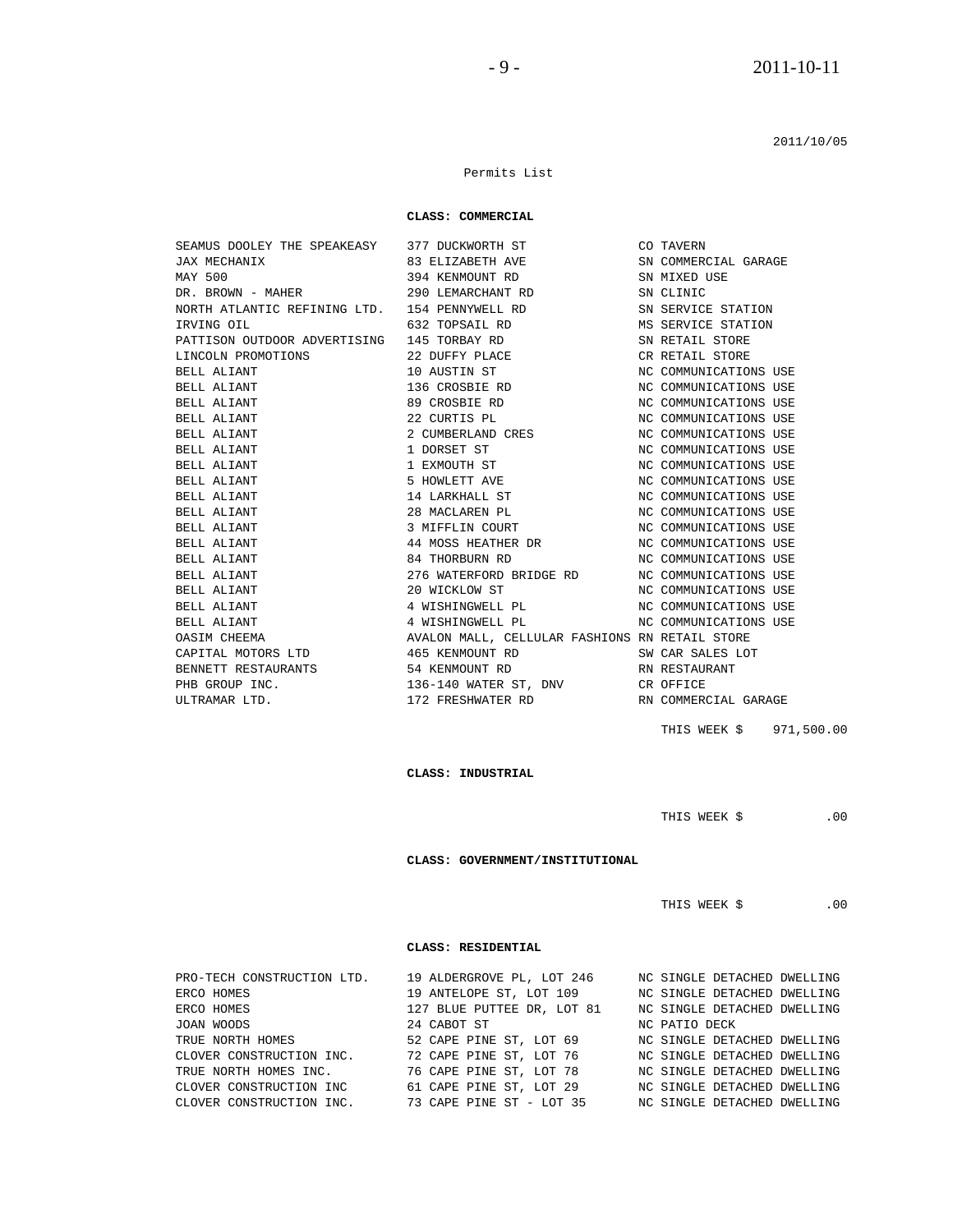JOHN ROBERTS 15 ROSALIND ST PRO-TECH CONSTRUCTION 23 ROSE ABBEY ST PRO-TECH CONSTRUCTION LILE.<br>
SCOTT O'BRIEN & 64 DOOLING'S LINE<br>
KMK PROPERTIES INC. 100 ELIZABETH AVE, UNIT 20<br>
SHEILA STICKLAND & 131 FOREST RD ROBERT S. BARRON 47 HUSSEY DR RN MOBILE HOME

 PRO-TECH CONSTRUCTION LTD. 130 CASTLE BRIDGE DR, LOT 207 NC SINGLE DETACHED DWELLING PRO-TECH CONSTRUCTION 123 CASTLE BRIDGE DR, LOT 229 NC SINGLE DETACHED DWELLING CLOVER CONSTRUCTION INC. 120 CHEESEMAN DR, LOT 21 NC SINGLE DETACHED DWELLING JEFF CAREW 115 CHEESEMAN DR, LOT 56 NC SINGLE DETACHED DWELLING KEITH BOLAND 41 COTTONWOOD CRES NC ACCESSORY BUILDING KARWOOD CONTRACTING 24 COUNTRY GROVE PL, LOT 57 NC SINGLE DETACHED DWELLING TERRENCE PENNEY & KAREN DUNNE 97 DOYLE'S RD NC ACCESSORY BUILDING ANTHONY TUCKER AND 32 EXMOUTH ST NC ACCESSORY BUILDING WALTER OAKLEY 32 FAHEY ST NC ACCESSORY BUILDING RODERICK DRODGE AND 29 FRANCIS ST NC ACCESSORY BUILDING PATRICK WILLIAMS 53 FRANCIS ST NC FENCE PRO-TECH CONSTRUCTION LTD. 10 GLEN ABBEY ST - LOT 255 NC SINGLE DETACHED DWELLING GERALD LEE 74 GLENLONAN ST NC ACCESSORY BUILDING CARDINAL HOMES 63 GLENLONAN ST - LOT 86 NC SINGLE DETACHED DWELLING HEATHER LESHANA 34B GORMAN AVE NC ACCESSORY BUILDING DENNIS & THERESA DAVIS 14 GRANT PL NC ACCESSORY BUILDING 156 GREAT EASTERN AVE, LOT 117 NC SINGLE DETACHED & SUB.APT RAJAN MATHEW AND 101 GREAT EASTERN AVE, LOT 87 NC SINGLE DETACHED DWELLING RAJAN MATHEW AND 101 GREAT EASTERN AVE NC FENCE NANCY MIDDLEMAN (SPURRELL) 263 HAMILTON AVE NO FENCE JOHN P. & SHIRLEY BAMBRICK 8 HORLICK AVE NO FENCE ERNEST U. SNOW 10 HORLICK AVE NC PATIO DECK<br>
ROBERT STAMP 10 HORLICK AVE NC ACCESSORY<br>
TOURI BELYI 13 JULIEANN PL<br>
TOURI BELYI 13 JULIEANN PL<br>
TOURI BELYI 14 MC ACCESSORY ROBERT STAMP 81 JENNMAR CRES NC ACCESSORY BUILDING IOURI BELYI 73 JULIEANN PL NC FENCE KIMBERLY WHALEN & 3 KITCHENER AVE NC ACCESSORY BUILDING CARDINAL HOMES 6 8 KNAPDALE PL, LOT 44 NC SINGLE DETACHED DWELLING NADAIRA WALSH 32 LADYSMITH DR NC FENCE NADAIRA WALSH 32 LADYSMITH DR NC ACCESSORY BUILDING CALIBRE BUILDERS LTD. 14 NAUTILUS ST, LOT 116 NC SINGLE DETACHED DWELLING CALIBRE BUILDERS LTD. 16 NAUTILUS ST, LOT 115 NC SINGLE DETACHED DWELLING KIERAN BRENNAN 61 NOTRE DAME DR NC ACCESSORY BUILDING JACQUELINE POWER 353 AIRPORT HEIGHTS DR NC ACCESSORY BUILDING INTERIORS LTD 129 QUEEN'S RD NC PATIO DECK PRO-TECH CONSTRUCTION 23 ROSE ABBEY ST, LOT 140 NC SINGLE DETACHED DWELLING CARDINAL HOMES LIMITED 28 ROTARY DR, LOT 67 NC SINGLE DETACHED DWELLING PETER DWYER 99 ROTARY DR NC ACCESSORY BUILDING WILLIAM R. MOORE 11 ROYAL OAK DR NC ACCESSORY BUILDING SKYMARK CONTRACTING 50 TEAKWOOD DR, LOT 115 NO SINGLE DETACHED DWELLING JOSEPH ABBOTT LIMITED 66 TEAKWOOD DR, LOT 5 NC SINGLE DETACHED DWELLING SKYMARK CONTRACTING LIMITED 70 TEAKWOOD DR - LOT 7 NC SINGLE DETACHED DWELLING ROY H. YOUNG 25 EXMOUTH ST CC SINGLE DETACHED & SUB.APT SHAWN J. WEBBER 11 ALMOND CRES CO HOME OFFICE JOE HEALY 23 ROBINSONS PL CO HOME OFFICE KAREN YETMAN 22 SYMONDS PL CO HOME OFFICE AUSTIN'S CONTRACTING 36 ROSALIND ST CR SUBSIDIARY APARTMENT DENNIS & THERESA DAVIS 14 GRANT PL SINGLE DETACHED DWELLING PHILIP SCHWARTZ 45 JASPER ST EX SINGLE DETACHED DWELLING PAUL J. WALSH & 31 RIVERSIDE DR W EX MOBILE HOME RAYMOND A. WHIFFEN 36 POWER'S CRT THE EX TOWNHOUSING JAMES & EDNA HAMLYN 5 ANTHONY AVE RN SINGLE DETACHED & SUB.APT JOHN CROTTY 9 BEACON HILL CRES RN SINGLE DETACHED DWELLING DEREK COFFEY 8 BRAD GUSHUE CRES RN SINGLE DETACHED DWELLING PRO-TECH CONSTRUCTION LTD. 18 CASTLE BRIDGE DR RN SINGLE DETACHED DWELLING SCOTT O'BRIEN & 64 DOOLING'S LINE RN SINGLE DETACHED DWELLING KMK PROPERTIES INC. 100 ELIZABETH AVE, UNIT 207 RN CONDOMINIUM<br>SHEILA STICKLAND & 131 FOREST RD RN SINGLE DETACHED DWELLING BILL MEADUS 20 FRANKLYN AVE RN SINGLE DETACHED DWELLING JUDY KAY 57 FRESHWATER RD RN PATIO DECK FABIAN O'DEA 22 HAYWARD AVE RN SEMI-DETACHED DWELLING CHARLENE WISEMAN 70 LIME ST RN TOWNHOUSING CHARLES MALSBURY 18 MAXSE ST RN SEMI-DETACHED DWELLING RICHARD GANTT 13 MILITARY RD RN APARTMENT BUILDING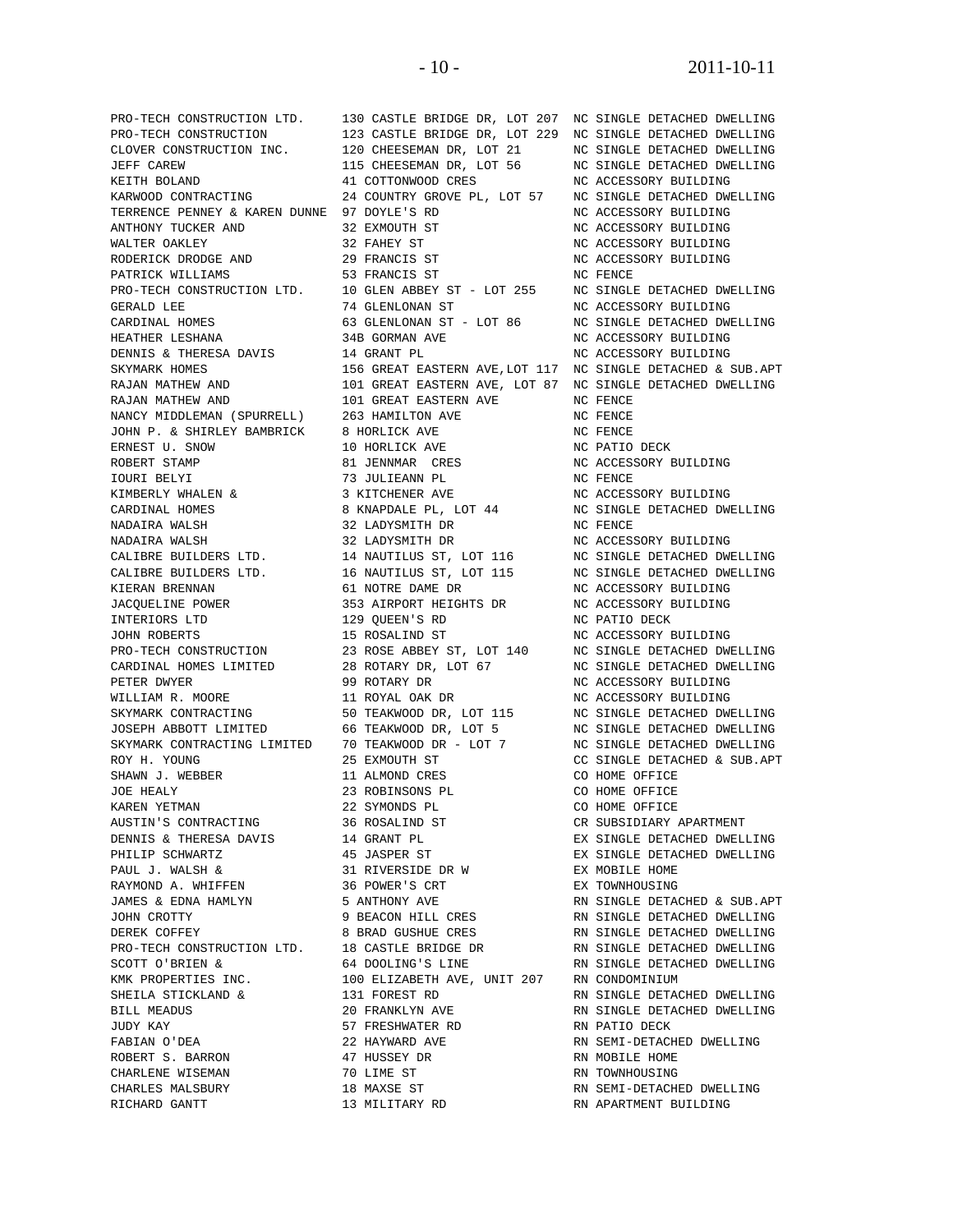# - 11 - 2011-10-11

| CHRISTINE SOUIRE      | 65 NEWTOWN RD          | RN SINGLE DETACHED DWELLING |
|-----------------------|------------------------|-----------------------------|
| ERCO HOMES            | 116 BLUE PUTTEE DR     | SW SINGLE DETACHED DWELLING |
| LANE HOME FURNISHINGS | 5 KIWANIS ST           | SN RETAIL STORE             |
|                       |                        | THIS WEEK \$ 7,485,350.00   |
|                       | CLASS: DEMOLITION      |                             |
| MERCER'S TRUCKING     | 150 SOUTHERN SHORE HWY | DM SINGLE DETACHED DWELLING |
| MERCERS TRUCKING      | 103 SOUTHERN SHORE HWY | DM SINGLE DETACHED DWELLING |

RICHARD KENNEDY 3 STONEYHOUSE ST <sup>DM</sup> SINGLE DETACHED DWELLING

THIS WEEK \$ 6,000.00

THIS WEEK''S TOTAL: \$ 8,462,850.00

REPAIR PERMITS ISSUED: 2011/09/29 TO 2011/10/05 \$ 89,765.00

#### LEGEND

| CO. | CHANGE OF OCCUPANCY  |     | SN SIGN              |
|-----|----------------------|-----|----------------------|
| CR. | CHNG OF OCC/RENOVTNS | МS  | MOBILE SIGN          |
| ЕX  | EXTENSION            | UG. | CHIMNEY CONSTRUCTION |
| NC. | NEW CONSTRUCTION     | CD. | CHIMNEY DEMOLITION   |
| റല  | OCCUPANT CHANGE      | DV  | DEVELOPMENT FILE     |
| RN  | RENOVATIONS          | WS  | <b>WOODSTOVE</b>     |
| SW  | SITE WORK            | DМ  | DEMOLITION           |

#### TI TENANT IMPROVEMENTS

# **Payrolls and Accounts**

## **SJMC2011-10-11/509R**

**It was decided on motion of Councillor Collins; seconded by Councillor O'Leary: That the following Payrolls and Accounts for the weeks ending October 6, 2011 be approved:** 

# **Weekly Payment Vouchers For The Week Ending October 6, 2011**

#### **PAYROLL**

| Total: | \$4,956,955.93          |  |
|--------|-------------------------|--|
|        | \$4,573,861.45          |  |
|        | 365,393.76<br>17,700.72 |  |
|        |                         |  |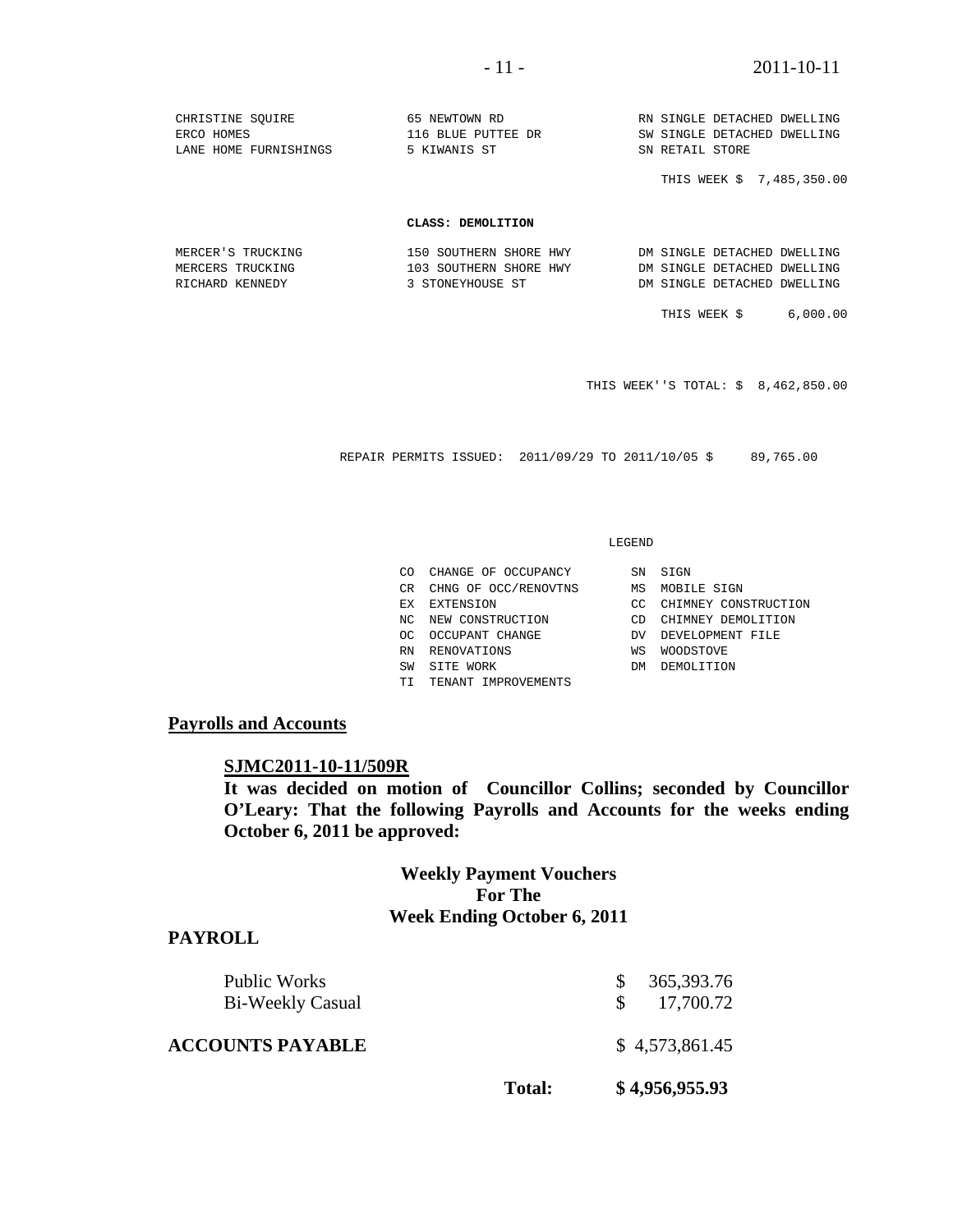# **Tenders**

a. Tender – Combination Cleaning/Vacuum Machine Service

# **SJMC2011-10-11/510R**

 **It was moved by Councillor Collins; seconded by Councillor O'Leary: That the recommendation of the Acting Director of Public Works and Parks be approved the tender awarded as follows:** 

**a. Crosbie Industrial Services Ltd. in the amount of \$144.00 per hour** 

 **The motion being put was unanimously carried.** 

# **News Article – The Spencerian**

Council considered as information a news article on the Spencerian regarding the contents of a time-capsule set into the cornerstone of the St. John's building in 1893 finally revealed in Saskatoon.

# **SJMC2011-10-11/511R**

**It was moved by Councillor Hanlon; seconded by Councillor Galgay: That the City Archivist write Mr. Lester Allen, the owner of the Spencerian building, requesting that the artifacts retrieved from the building's rubble be donated to the City of St. John's.** 

# **The motion being put was unanimously carried.**

# **Councillor Tilley**

Councillor Tilley advised of the following public hearings:

- 1. A public meeting will be held on Wednesday, October 12, 2011, at St. John's City Hall to provide an opportunity for public review and comment on an application submitted by Redwood Management Ltd. to rezone property at 560 Topsail Road, across from the intersection of Topsail Road and Brookfield Road, from the Residential Low Density (R1) Zone to the Apartment Medium Density (A2) Zone. The purpose of the proposed rezoning is to allow the construction of a 4-storey residential condominium building with 50 units.
- 2. A public meeting will be held on Tuesday, October 18, 2011, to provide an opportunity for public review and comment on an application submitted by